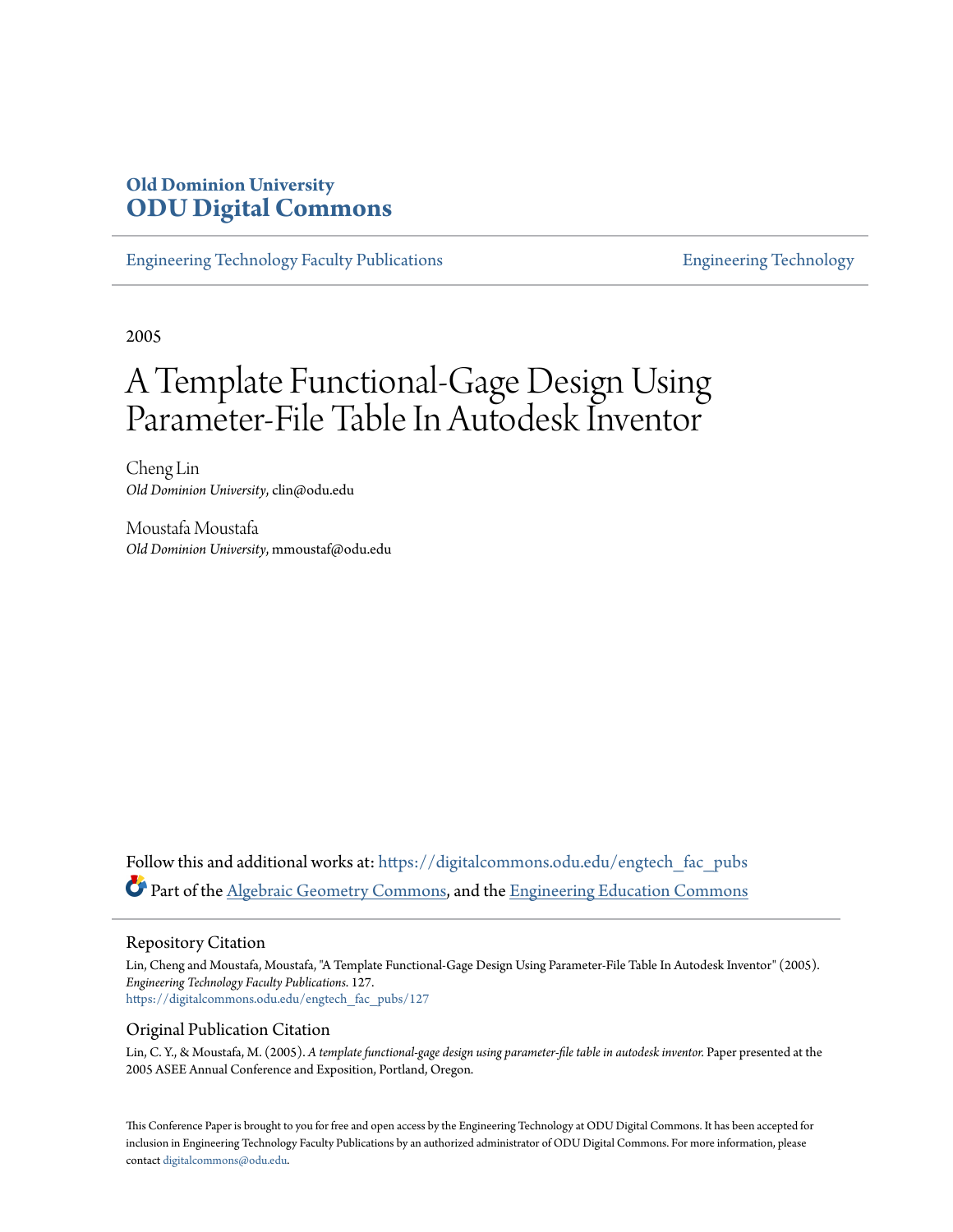#### A TEMPLATE FUNCTIONAL-GAGE DESIGN USING PARAMETER-FILE TABLE IN AUTODESK INVENTOR

### Cheng Y. Lin & Moustafa Moustafa Department of Engineering Technology Old Dominion University Norfolk Virginia

#### **Abstract**

A systematic approach using Autodesk Inventor to design the functional gages of Geometric Dimensioning & Tolerancing (GD&T) is presented. The gages can be used to check straightness, angularity, perpendicularity, parallelism, and position tolerances of a part when geometric tolerances are specified with Maximum Material Condition (MMC). Four steps are proposed to accomplish the task: (1) creation of two-dimensional (2-D) initial template files, (2) generation of hierarchical folders for the template files, (3) creation a 3-D gage model from a specific template file, and (4) dimensioning and generation of the gage drawing. Results show that, by following this approach, students can effectively generate correct engineering drawings for functional gages.

#### 1. Introduction of GD&T and Functional Gages

In the engineering drawing design, GD&T is a means of specifying engineering design and drawing requirements with respect to actual "function" and "relationship" of part features. If the technique of GD&T is properly applied, it will ensure the most economical and effective production of these features, and also provides a uniform integration and interpretation of design, production, and inspection for a part<sup>1,2,3</sup>. In the United States, the governing rules of using GD&T are based on ANSI  $14.5M - 1994^4$ ," Dimensioning and Tolerancing".

Functional gages are used to check the geometric tolerances of a part when its geometric tolerances are specified with MMC. Using functional gages to check geometric tolerances has the following advantages<sup>1,5</sup>:

- 1. Minimizes time and resources involved to verify parts.
- 2. Represents functional interface of the concerned features.
- 3. Recognizes the subtle composite effects of size, orientation, and position as a "go" and "no go" result.
- 4. Provides a "hard" tool, which can be utilized by anyone with reasonable technical skill; does not require a highly skilled inspector.
- 5. Provides alternative methods for verification other than surface plate, open set-up, coordinate measuring, etc.
- 6. Will never accept a "bad" part.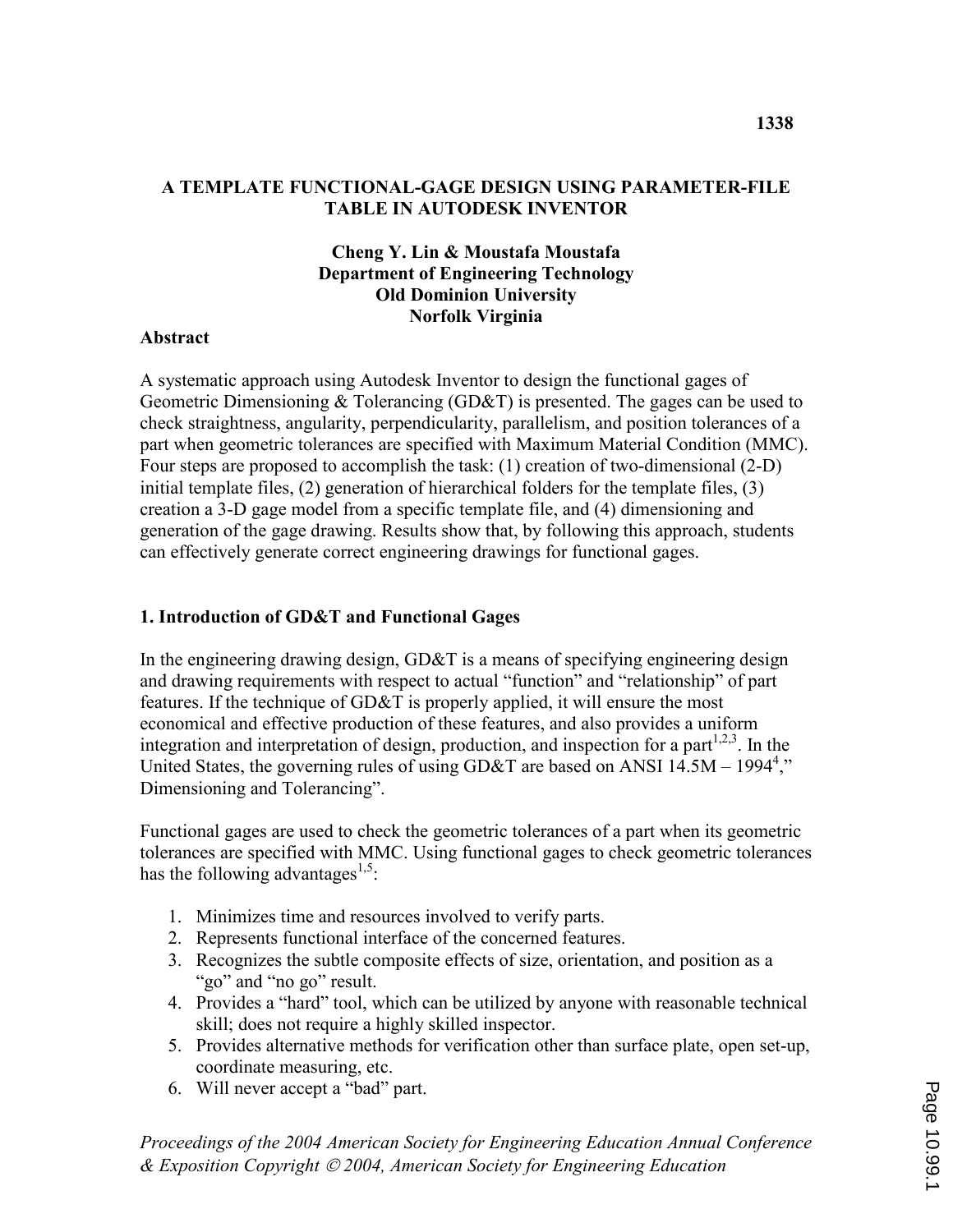Some disadvantages of a functional gage include<sup>1</sup>:

- 1. Could reject borderline good parts.
- 2. Must be reworked if the part is revised.
- 3. Raises the cost for building, storage, and maintenance.
- 4. Does not quantify results.

When considering the manufacturing cost of the gages, it will be more economical to use them when parts are manufactured in large-volume production. Functional gages can be applied to those geometric tolerances with an MMC modifier. Geometric tolerances with such characteristics include: (1) Straightness of center axis, (2) Angularity, (3) Perpendicularity, (4) Parallelism, and (5) Position tolerances.

## 2. Brief technical information for functional gages

When the topic of functional gages is included in the Engineering Drawing Design classes, the following information is recommended to teach students: (1) GD&T symbols and characteristics, (2) Material Conditions, and (3) Virtual Condition.

## 2.1 GD&T Symbols and Characteristics

As shown in the first column of Table 1, there are five types of geometric characteristics in the GD&T<sup>1</sup>: (1) Form tolerance, (2) Orientation tolerance, (3) Profile Tolerance, (4) Runout tolerance, and (5) Location tolerance. Form tolerances include Flatness, Straightness, Circularity, and Cylindricity; Profile tolerances include Profile of a Line and Profile of a surface; Orientation tolerances include Perpendicularity, Angularity, and Parallelism; Runout tolerances include Circular Runout and Total Runout; Location tolerances include Position, Concentricity, and Symmetry.

The third column of the table shows the symbols of geometric tolerances, and the fourth column of the table provides the characteristics of each geometric tolerance with datum. For example, each individual feature (one of the Form tolerances) is compared to a perfect geometric counterpart of itself. Therefore, no datum should be related to such a tolerance. For related features (Orientation and Location tolerances), each tolerance is related to a datum or datums. It's interesting to notice that the Profile Tolerances, based on their characteristics, can be either individual or related features.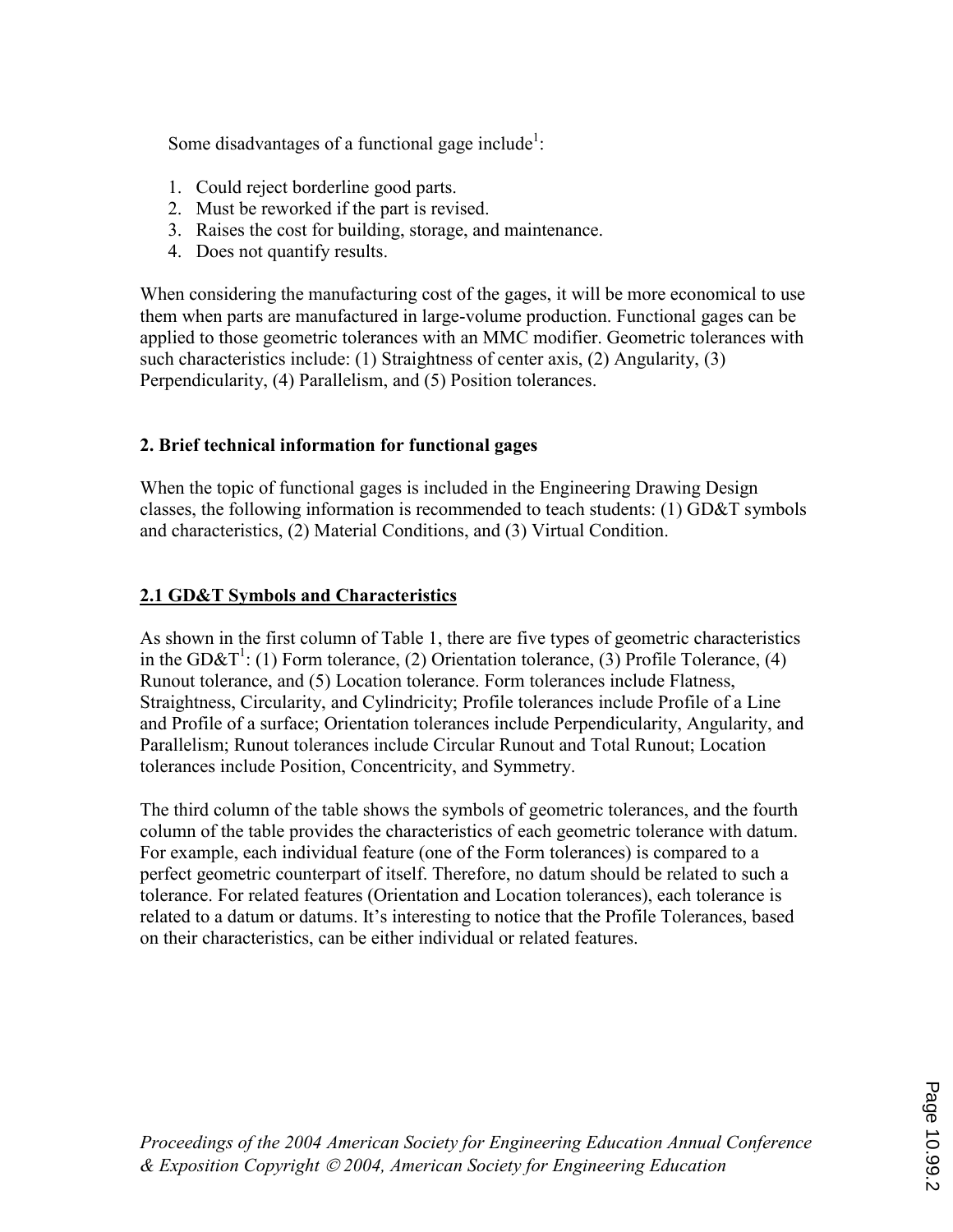| Types       | Characteristic       | Symbols | Feature with Datum       |  |  |
|-------------|----------------------|---------|--------------------------|--|--|
|             | Flatness             |         |                          |  |  |
| Form        | Straightness         |         | Individual               |  |  |
|             | Circularity          |         |                          |  |  |
|             | Cylindricity         |         |                          |  |  |
| Profile     | Profile of a Line    |         | Individual or<br>Related |  |  |
|             | Profile of a Surface |         |                          |  |  |
| Orientation | Perpendicularity     |         |                          |  |  |
|             | Angularity           |         |                          |  |  |
|             | Parallelism          |         |                          |  |  |
| Runout      | Circular Runout      |         | Related                  |  |  |
|             | Total Runout         |         |                          |  |  |
| Location    | Position             |         |                          |  |  |
|             | <b>Concentricity</b> | ⊚       |                          |  |  |
|             | Symmetry             |         |                          |  |  |

Table 1. GD&T types, characteristics, symbols, and feature with datum.

### 2.2. Material Conditions Associated with GD&T

In addition to the information in Table 1, there are thee material conditions associated with geometric tolerances: (1) Maximum Material Condition (MMC), (2) Regardless of Feature Size (RFS), and (3) Least Material Condition (LMC). Among these three conditions, MMC is the most commonly seen in the design drawings. To indicate that a geometric tolerance is specified with MMC, a symbol  $\mu$  is added to either a geometric tolerance or a datum. For internal parts (such as holes or grooves, etc.), MMC is at its minimum size. For external parts (such as pins or studs, etc.), MMC is at its maximum size. When a geometric tolerance is specified with MMC, the part may have extra geometric tolerance when its feature of size is closer to LMC<sup>1,5</sup>. Unlike Maximum Material Condition, Regardless of Feature Size (RFS) provides no additional geometric tolerance regardless the variation of its feature of size. Least Material Condition is totally opposite of Maximum Material Condition and is rarely seen in most engineering applications.

## 2.3. Virtual Condition (VC)

Virtual Condition is a boundary generated by the following two collectively effects: (1) size feature's MMC or LMC and (2) geometric tolerance for that material condition<sup>1,2</sup>. In this paper, as MMC is the most commonly seen in engineering design drawings, Virtual Condition with LMC is ignored. Virtual Conditions for external and internal features are determined by using the following two equations<sup>1</sup>:

 $VC_{\text{external}} = \text{MMC} + \text{Geometric Tolerance}$  (1)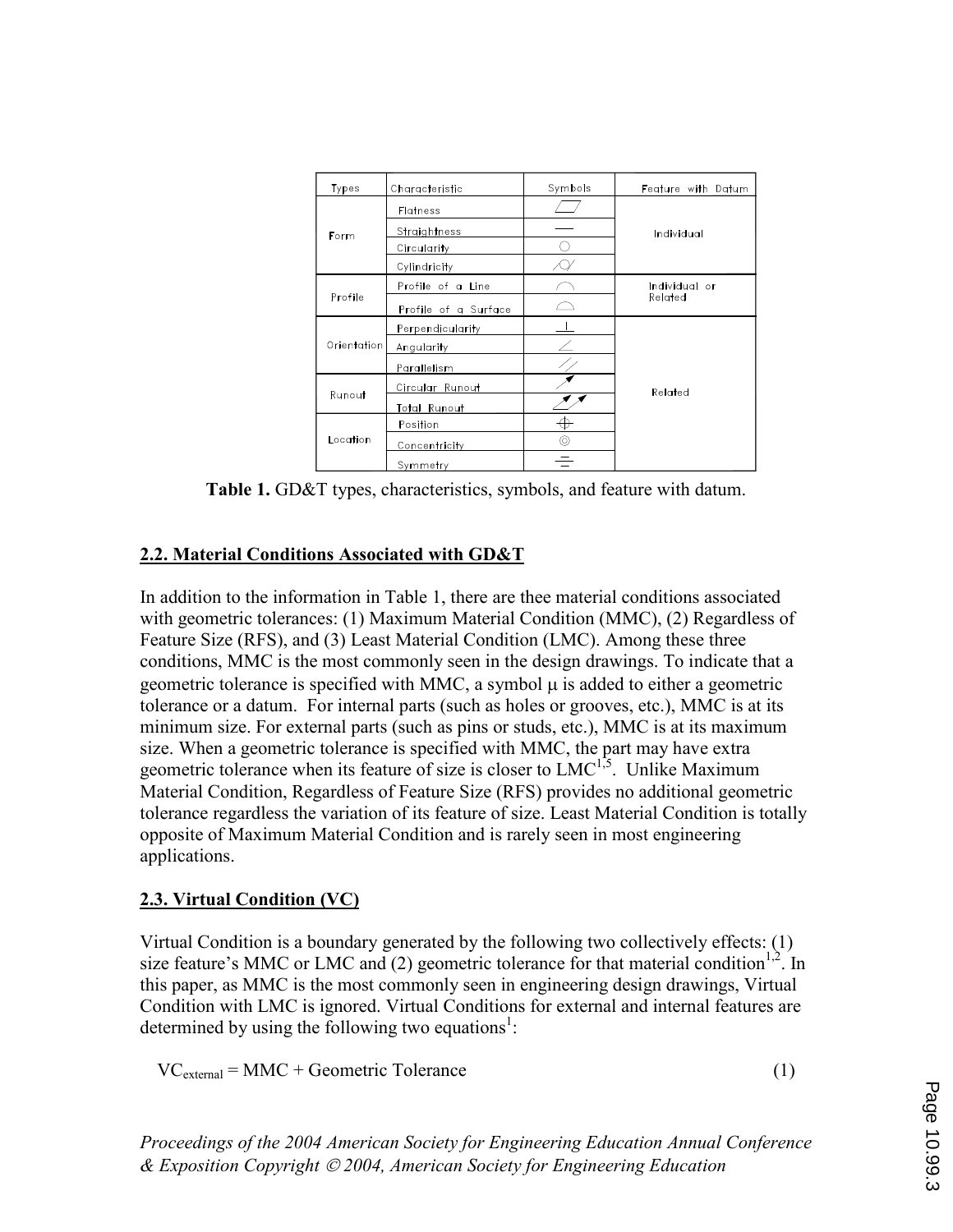$VC<sub>internal</sub> = MMC - Geometric Tolerance$  (2)

The feature dimension (holes or pins) of a functional gage is set to be equal to its VC from a part drawing.

## 3. Functional-Gage Design Using Autoesk Inventor

When teaching Geometric Dimensioning and Tolerancing at the Department of Engineering Technology at Old Dominion University, students usually have two main problems to generate correct functional-gage drawings:

- (1) Compute Virtual Conditions for functional gages.
- (2) Indicate critical dimensions in gage-design drawings.

In Problem (1), students are usually confused with MMC for external and internal parts, as described in Section 2.2. As a result, the correct VC cannot be obtained from Equations (1) and (2). In Problem (2), students need to identify critical and non-critical dimensions when generating gage drawings. Critical dimensions, which need to be accurately made, include basic dimensions<sup>1,4,5</sup> (the boxed dimensions in the part drawings) and VCs. The other dimensions, such as height and thickness of the gage, are classified as non-critical dimensions. In the dimensioning of gage drawing, critical and non-critical dimensions are shown in four and two decimal places respectively. A systematic approach using Autodesk Inventor $<sup>6</sup>$  is applied to solve these problems. The procedures</sup> are listed as following:

- (1) Start with an example of a part drawing.
- (2) Create a 2-D template file to start each design.
- (3) Design a naming scheme so that students can easily locate the template file for a specific gage design.
- (4) Generate a 3-D model using the extrusion command in the Autodesk.
- (5) Create the design drawing.

## 3.1 An example used in this approach

Figure 1 shows an industrial drawing when a position tolerance using MMC modifier is applied to control the location of eight φ0.200 holes. The position tolerance is based on a primary datum A. Two boxed dimensions in this drawing represent Basic dimensions, which are theoretically exact locations of a feature. They are the basis from which the permissible variations are specified in the geometric tolerances. Because the position tolerance is applied with the size of φ0.200, the position tolerance for the holes must be within  $\phi$ 0.003 when the size of a hole is at its MMC ( $\phi$  0.198). The position tolerance can be increased to  $\phi$ 0.007 when the size of a hole is at its LMC ( $\phi$ 2.002).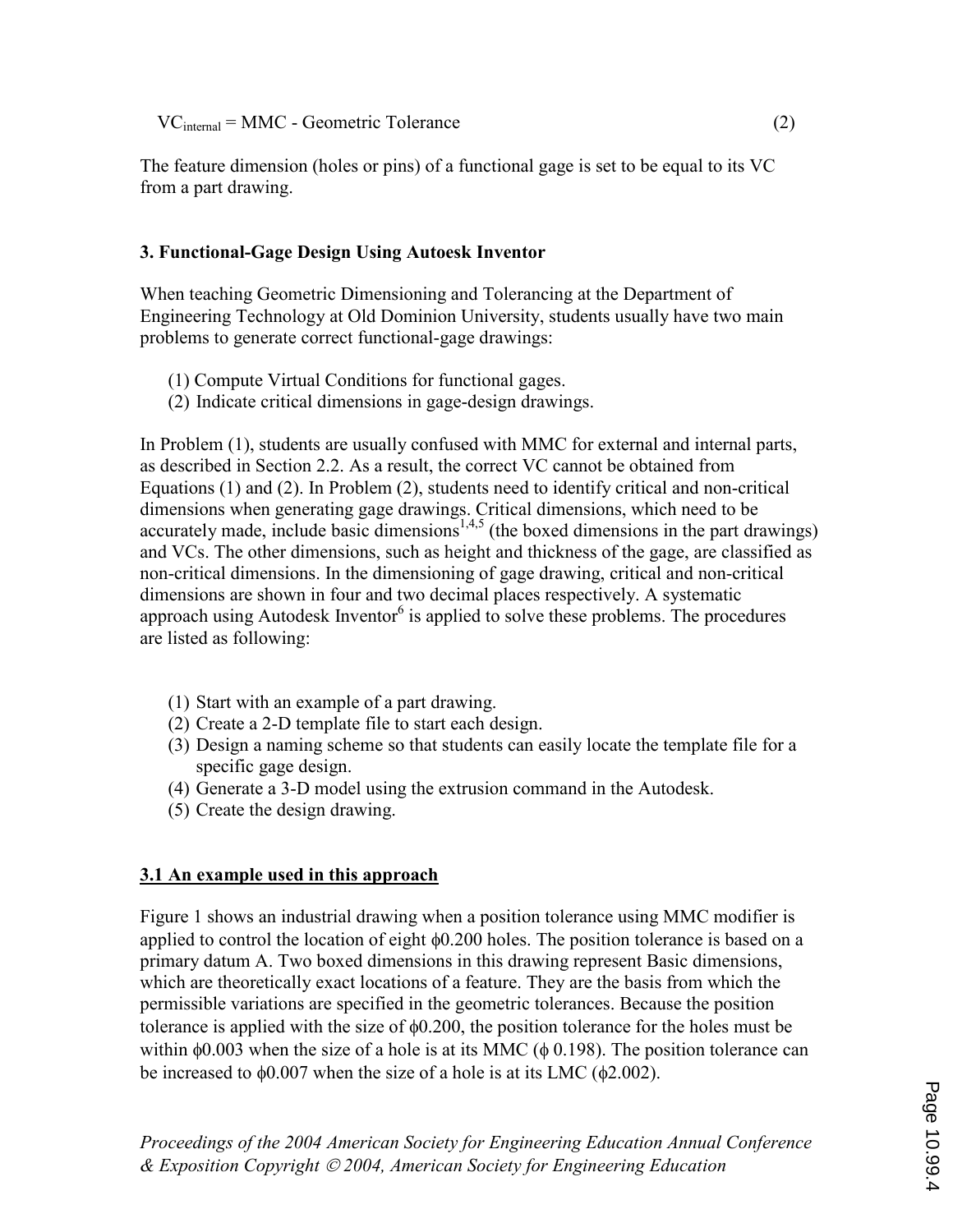

Figure 1. A Position Tolerance specified with Maximum Material Condition.

## 3.2 A 2-D Template File for Each Design

The template file to start the design for a functional gage is made by using the Model Parameters under the top menu tools in the Autodesk Inventor. Figure 2 gives an example of the template file, which is used to design the functional gage for the part shown in Figure 1. For this simple example, there are only four parameters in the 2-D drawing:

d0: Outer diameter of the gage.

- d1: Number of pins for this gage. In this case, there are eight pins.
- d5: Pin size of the gage.
- d6: Location of the Pin.

An equation is used to calculate the pin size d5 by using the information provided in the Comment column. A graphical representation for this template file is shown in Figure 3. If those parameters are indicated as critical dimensions, a higher precision dimensioning will be specified when generating the gage drawing.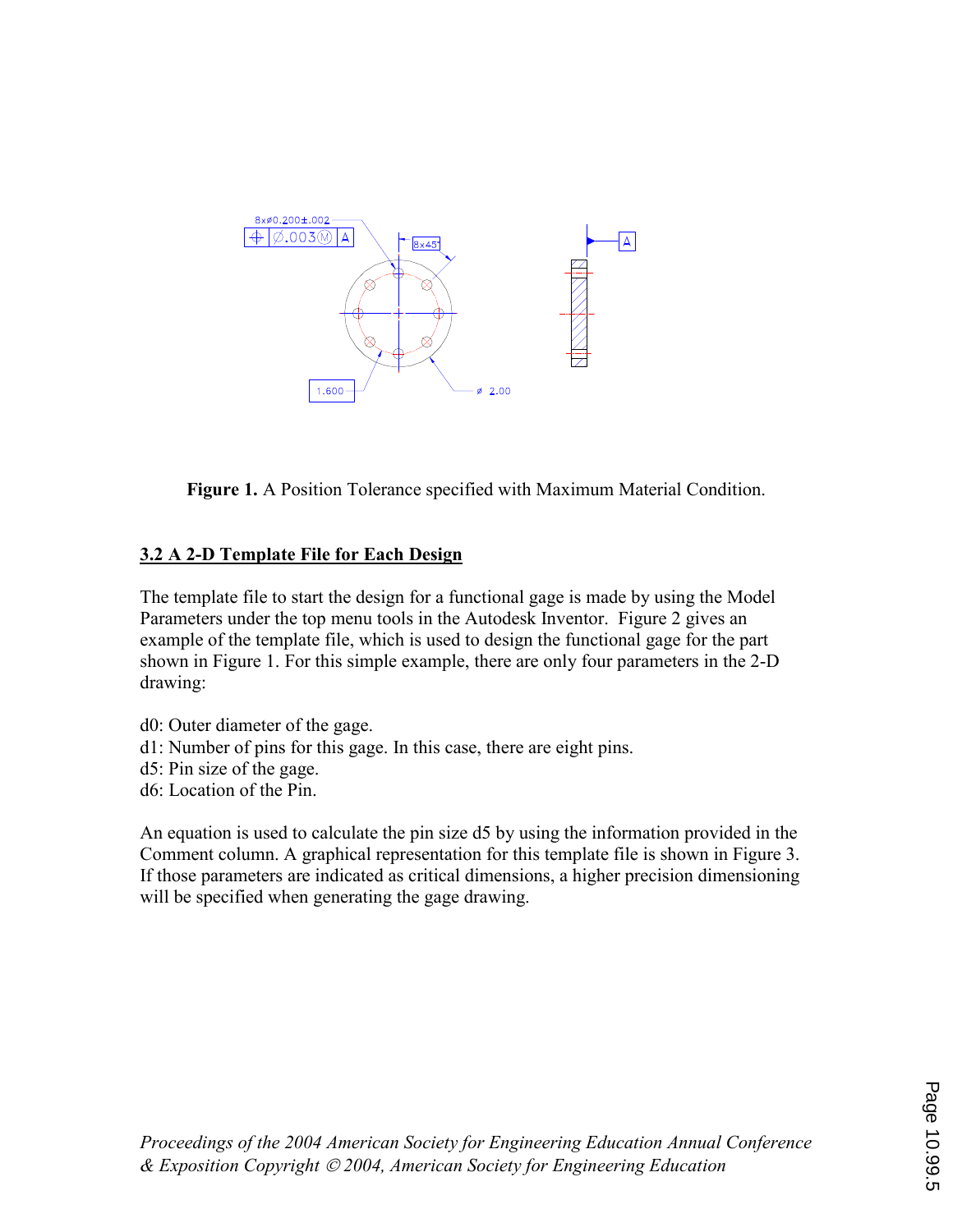| 回凶<br><b>Parameters</b>                                                                                                                |                |      |                                                            |                  |      |                       |   |                                                                                                                                            |  |  |
|----------------------------------------------------------------------------------------------------------------------------------------|----------------|------|------------------------------------------------------------|------------------|------|-----------------------|---|--------------------------------------------------------------------------------------------------------------------------------------------|--|--|
| Model Parameters<br>aв                                                                                                                 |                |      |                                                            |                  |      |                       |   |                                                                                                                                            |  |  |
|                                                                                                                                        | Parameter Name | Unit | <b>Equation</b>                                            | Nominal<br>Value | Tol. | Model<br><b>Value</b> | 櫮 | Comment                                                                                                                                    |  |  |
|                                                                                                                                        | ⊱ldo           | lin  | 2.0 in                                                     | 2.000000         |      | 2.000000              |   | lOuter Diameter of<br>the Gage                                                                                                             |  |  |
|                                                                                                                                        | ⊶d1            | ul   | 18 ul                                                      | 18.000000        |      | 8.000000              | Œ |                                                                                                                                            |  |  |
|                                                                                                                                        | 4d5            | lin  | 10,200 in - 0,002 in - 0,003 in<br>+ 0.0002 in + 0.0001 in | 0.195300         |      | 0.195300              |   | Crtitica Dimension:<br> Hole nominal Size = <br>$[0.2;$ HoleTol= $0.002]$<br>$HolPosTol = 0.003;$<br>GagePositionTol=0.<br>GageWear=0.0001 |  |  |
|                                                                                                                                        | ≔ld6           | lin  | l1.6 in                                                    | 1.600000         |      | 1.600000              |   | Critical Dimension:<br>Location Diameter<br>for Pins                                                                                       |  |  |
| Poforonco Daramotorc<br>TZ<br><b>DZZ</b><br>口                                                                                          |                |      |                                                            |                  |      |                       |   |                                                                                                                                            |  |  |
| <b>Reset Tolerance</b><br>Display only parameters used in equations<br>$\overline{\mathbb{C}}$<br>Update<br>Add<br><b>Link</b><br>Done |                |      |                                                            |                  |      |                       |   |                                                                                                                                            |  |  |

Figure 2. Model Parameters for the Functional Gage of Figure 3.



Figure 3. A 2-D drawing based on the template file.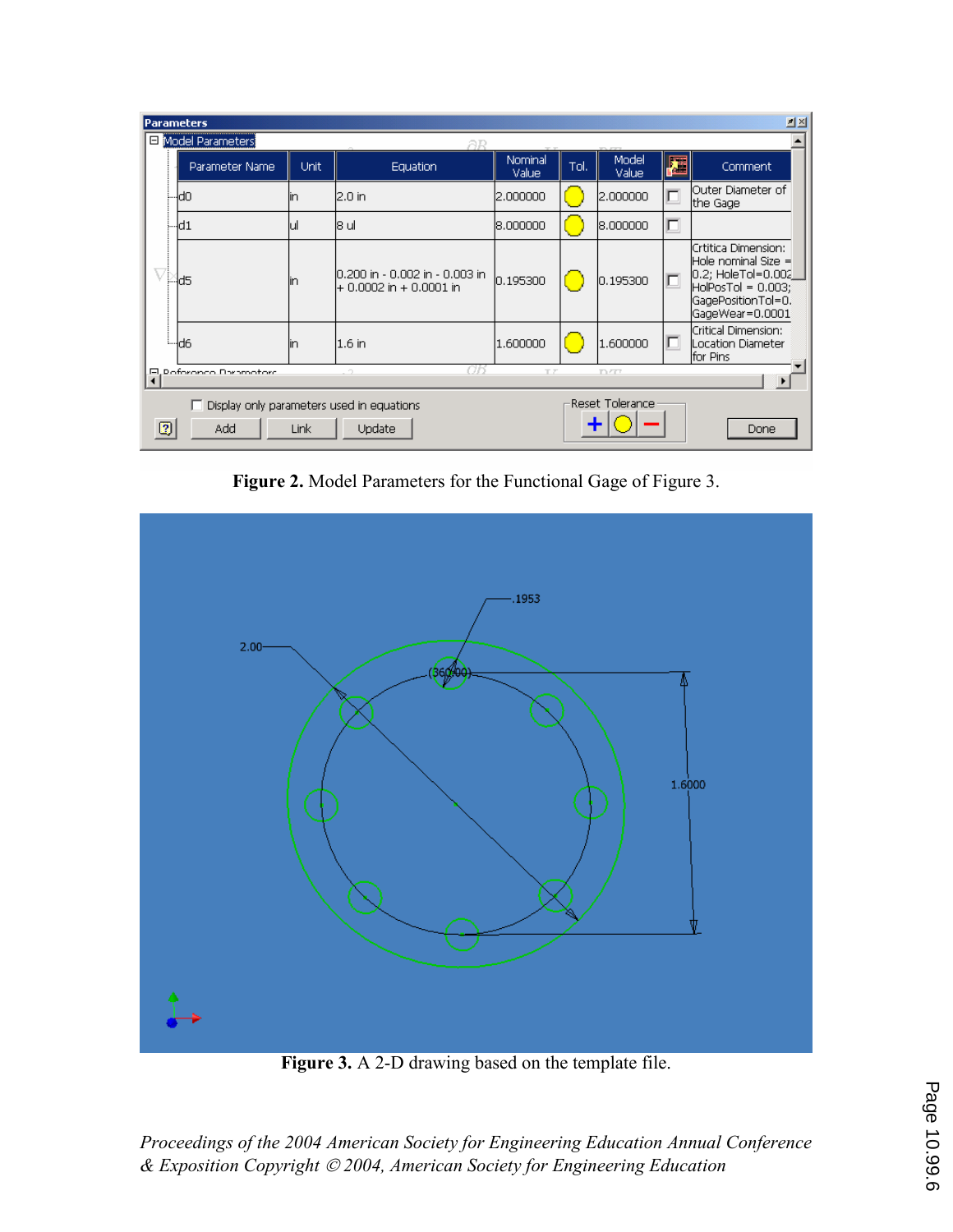## **3.3 Naming Scheme for Template Files**

As there are many different functional gages for different geometric tolerances, a good naming scheme certainly helps students locate the specific template file for each design. Figure 4 proposes a hierarchical search for a template file in Position Tolerance. Students can first click the main folder of GD&T Functional Gages and then choose Position Tolerance. Based on the part drawing, they can choose internal parts for holes and then select Polar Coordinate.



**Figure 4.** A hierarchical search of a template file located in the position tolerance.

# 3.4 Extrusion of the 2-D drawing to a 3-D Model

Based on length or depth from the part drawing, the 2-D model (Figure 3) generated from the template file can be extruded to a 3-D model. Figure 5 shows the 3-D image of the functional gage for the part shown in Figure 1. The 3-D model provides the information to generate its design drawing. Two additional 3-D functional gages for Cartesian-Coordinate systems are given in Figures 6 and 7. They are used to inspect the position tolerance for four holes, based on a single primary datum and three datums respectively.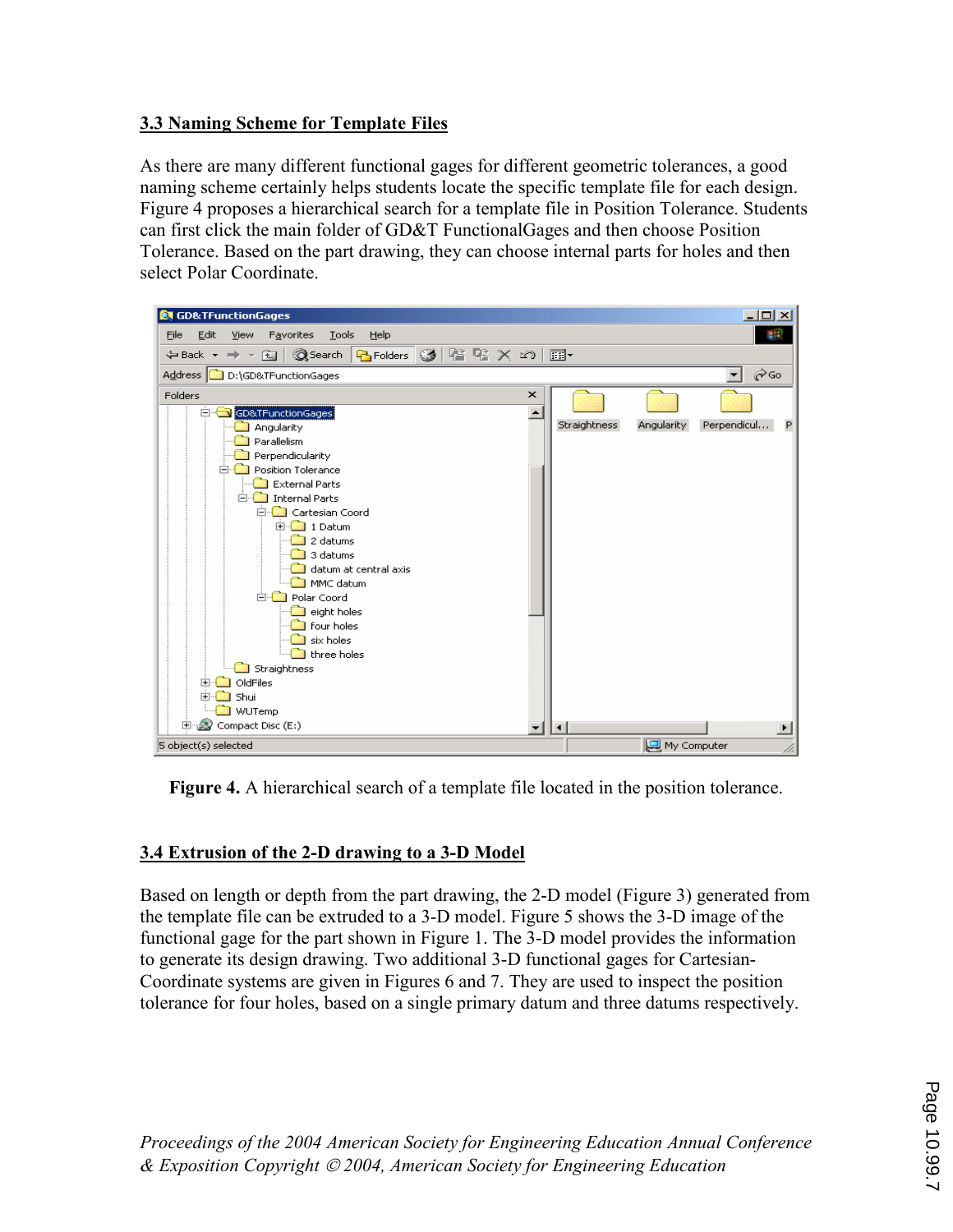

Figure 5. A 3-D Model Functional Gage.



Figure 6. A functional gage for Cartesian coordinate system.



Figure 7. A functional gage based on three datums in a Cartesian coordinate system.

Page 10.99.8 Page 10.99.8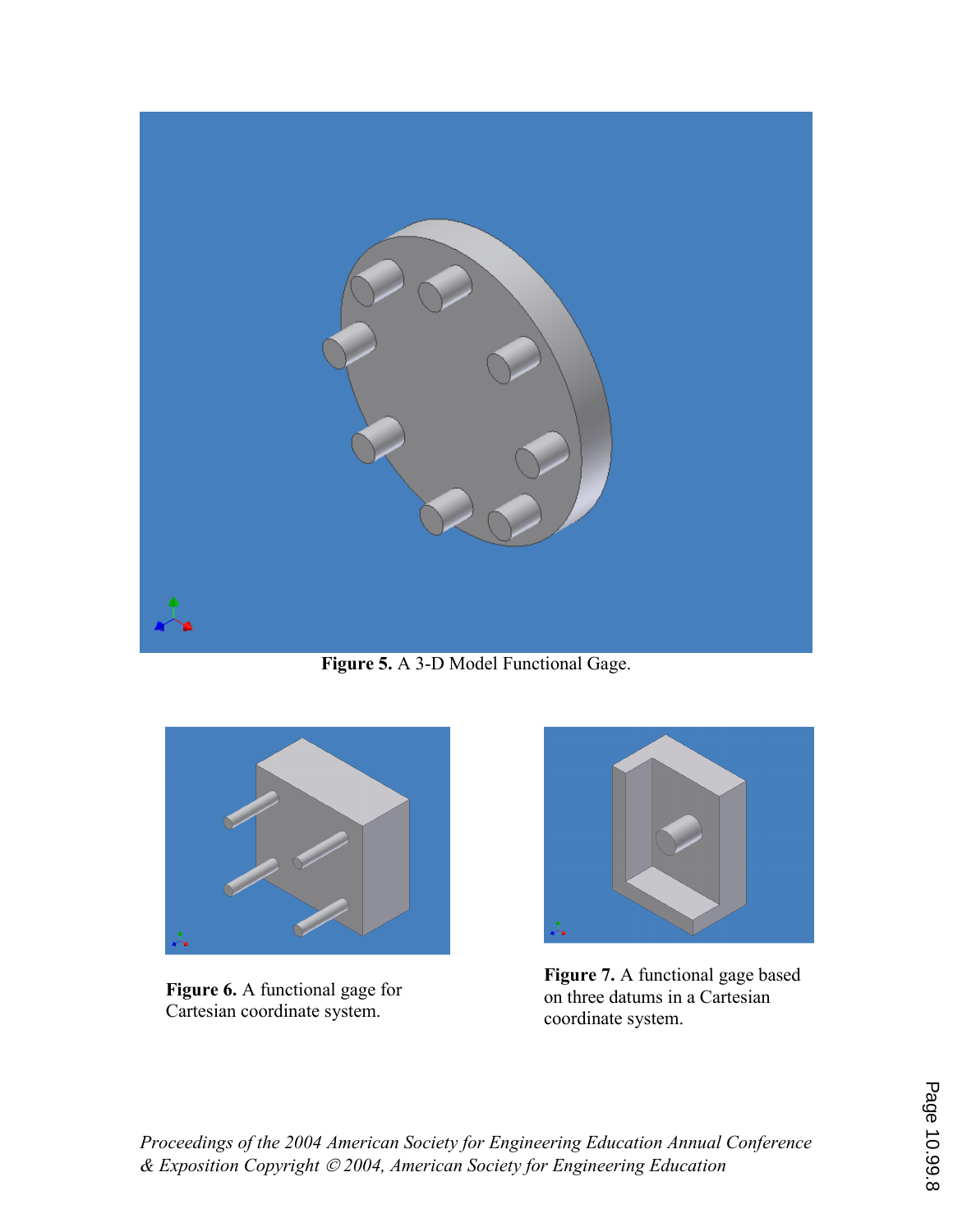### 3.5 Design drawing for the functional gage

After a 3-D model has been created, students can generate their design drawing by using the drawing function available at Autodesk Inventor. Students can choose different number of orthographic-projection views and dimensioning on chosen views by click Get **Model Annotations -> Get Model Dimensions**<sup>7</sup>. They can also adjust the text size and set up the precision for critical dimensions specified in the Model Parameters. Figure 8 shows the final design drawing for the part shown in Figure 1.



Figure 8. A Design Drawing Generated from the 3-D Modeling in Figure 11.

# 4. Summary

A systematic approach to design a functional gage of a part specified in the GD&T is proposed. Through a hierarchical naming system, students can effectively locate a template file to set up all the critical dimensions identified in the "Comment" column of the Model Parameters. Equations to compute the virtual condition of the gage are also listed in the model parameters available at Autodesk Inventor. Information for the equations can be obtained by reading the size and geometric tolerances from the part